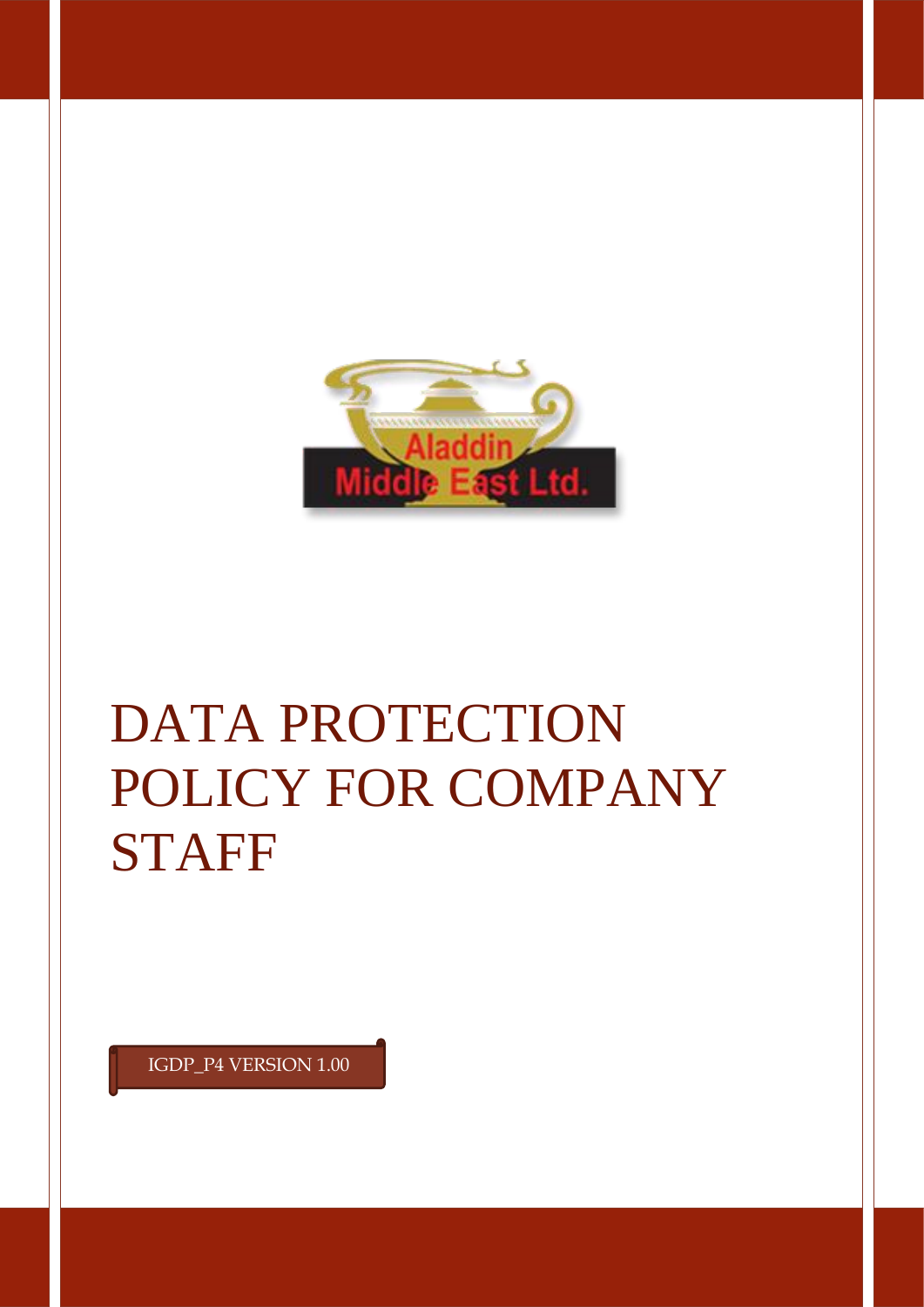## **ALADDIN MIDDLE EAST LIMITED – TURKEY BRANCH OFFICE**

### **DATA PROTECTION POLICY FOR COMPANY STAFF**

This privacy notice has been prepared pursuant to Article 10 of Law No. 6698 on Personal Data Protection Act concerning notification requirements and Circular on Modalities of compliance regarding notification obligations of data controllers. This privacy notice (Notice) explains how Aladdin Middle East Limited – Turkey Branch Office (hereinafter referred as the "Company" or "AME Turkey", we, our, us) collects, uses and shares (or "processes") personal data of staff (including workers such as temporary employees), prospective staff (i.e. job applicants) (you, your), and your rights in relation to the personal data we hold

We may collect your personal data in a number of ways, for example (for the avoidance of doubt, this is not an exhaustive list):,

- Where necessary, we collect your persona data as explained below,
- during the course of your employment or engagement with us, as a member of staff, for example when you provide or update your contact details, when you or another member of staff completes paperwork regarding your performance appraisals, and in the course of fulfilling your employment (or equivalent) duties more generally
- Within the framework of the purpose that constitutes the base of processing and in connection with this purpose, in a limited and measured manner,
- from the information you provide to us before making a job application, for example when you come for an interview maintaining the accuracy and currency of personal data,
- Your personal data is recorded, stored, preserved, reorganized, shared with the institutions legally authorized to request this personal data and transferred to third parties inside the country and abroad under the conditions stipulated by the Personal Data Protection Law ("Law").
- In various other ways as you interact with us during your time as a member of staff, and afterwards, where relevant, for the various purposes set out below

#### **WHAT KIND OF PERSONAL DATA WE PROCESS?**

We may collect the following types of personal data about you (and your family members and 'next of kin', where relevant):

| Personal Identification | Name, surname, date of birth, place of birth, gender, marital       |
|-------------------------|---------------------------------------------------------------------|
| Information             | status, nationality, Turkish identity card information (personal    |
|                         | identification number, serial number, ID card number, father's      |
|                         | name, mother's name, place of birth, province, district,            |
|                         | neighborhood, volume number, family serial number, serial           |
|                         | number, household number, page number, registration number,         |
|                         | place of issue, reason for issue, date of issue, previous surname), |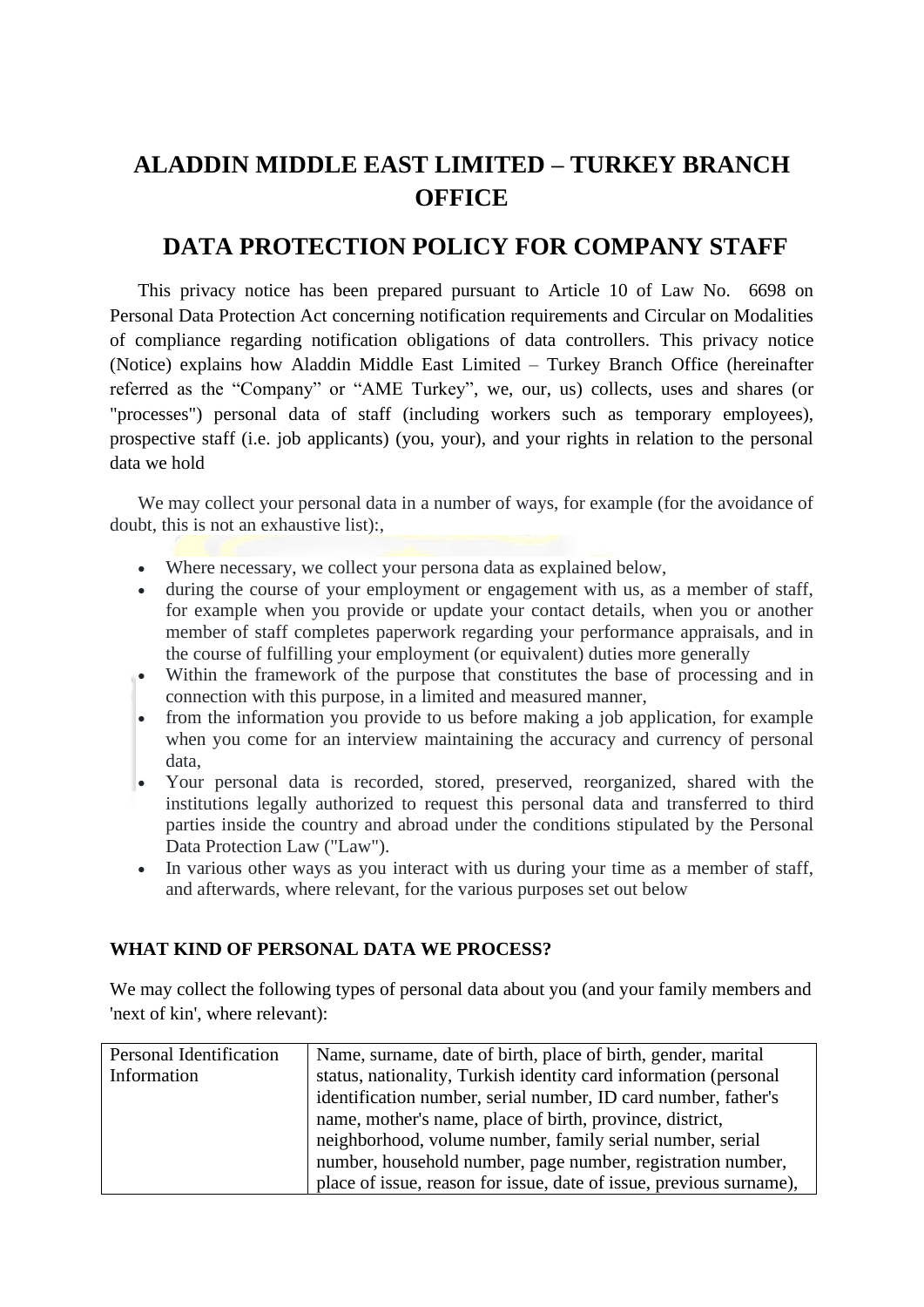|                                 | copy of identity card)                                                       |
|---------------------------------|------------------------------------------------------------------------------|
| Contact and                     | Telephone number, full address information, e-mail address,                  |
| Communications                  | extension number information (internal phone number, corporate               |
| Information                     | e-mail address)                                                              |
| Sensitive data                  | Health report, blood type cards, employment and periodic                     |
|                                 | examination forms signed by the on-site doctor, pregnancy status,            |
|                                 | pregnancy report, health and maternity leave information,                    |
|                                 | criminal record                                                              |
| <b>Financial Data</b>           | Financial and salary details, payrolls, premium progress                     |
|                                 | payments, premium amounts, file and debt information regarding               |
|                                 | debt enforcement proceedings, bank account, minimum                          |
|                                 | subsistence allowance information                                            |
| <b>Education Data</b>           | details of your education and references from your institutions of           |
|                                 | study; foreign language proficiency, occupational training and               |
|                                 | skills, courses taken, CV                                                    |
| Audio-visual Data               | Your image and likeness, including as captured in photographs                |
|                                 | taken for work purposes or CCTV                                              |
| contact details for your        | Marriage certificate; name, surname of spouse and children,                  |
| family members and 'next        | T.R.Identity Number, gender, date of birth, phone number; name,              |
| of kin'                         | surname and phone number of your family members and 'next of                 |
|                                 | kin'                                                                         |
| <b>Work Related Information</b> | Registration number, position name, department and unit, title,              |
|                                 | last employment date, entry and exit dates, insurance entry /                |
|                                 | retirement, allocation number, social security number, saving                |
|                                 | deposit insurance fund number, tax office number, flexible hours             |
|                                 | working status, travel status, pension fund, pension fund entry              |
|                                 | date, pension fund registration number, social security                      |
|                                 | organization for artisans and the self-employed entry date,                  |
|                                 | registration number, accounting code, number of working days,                |
|                                 | projects worked, monthly total overtime information, severance               |
|                                 | pay base date, severance pay additional days, overtime consent               |
|                                 | information                                                                  |
| Staff performance and           | Education and skills, details regarding training received, e-mail, signed    |
| <b>Carrier Development</b>      | participation form, assessment of monthly performance and goal               |
| Details                         | realization, activity information                                            |
| Paid and Unpaid Leave           | Leave seniority base date, leave seniority additional days, leave group,     |
|                                 | departure / return date, day, reason for leave, address / phone during       |
|                                 | vacation                                                                     |
| harmful<br>Exposure<br>to       | Exposure measurements of our workers, validation of exposure                 |
| substances                      | measurement results and similar exposure groups, comparison of               |
|                                 | occupational exposure limit values and results and reporting the             |
|                                 | results in accordance with modalities and principles specified in            |
|                                 | Regulation on Occupational Hygiene, Test and Analysis                        |
|                                 | Laboratories and Workplace Environment.                                      |
| Other                           | Military discharge / postponement, vehicle license plate, vehicle            |
|                                 | mileage information, vehicle location, driver's license copy, traffic        |
|                                 | ticket query result, private pension fund details, martyr's relative status, |
|                                 | intern status, boarded service, boarding stop data, employee internet        |
|                                 | access logs, entry exit logs, employee daily activity data.                  |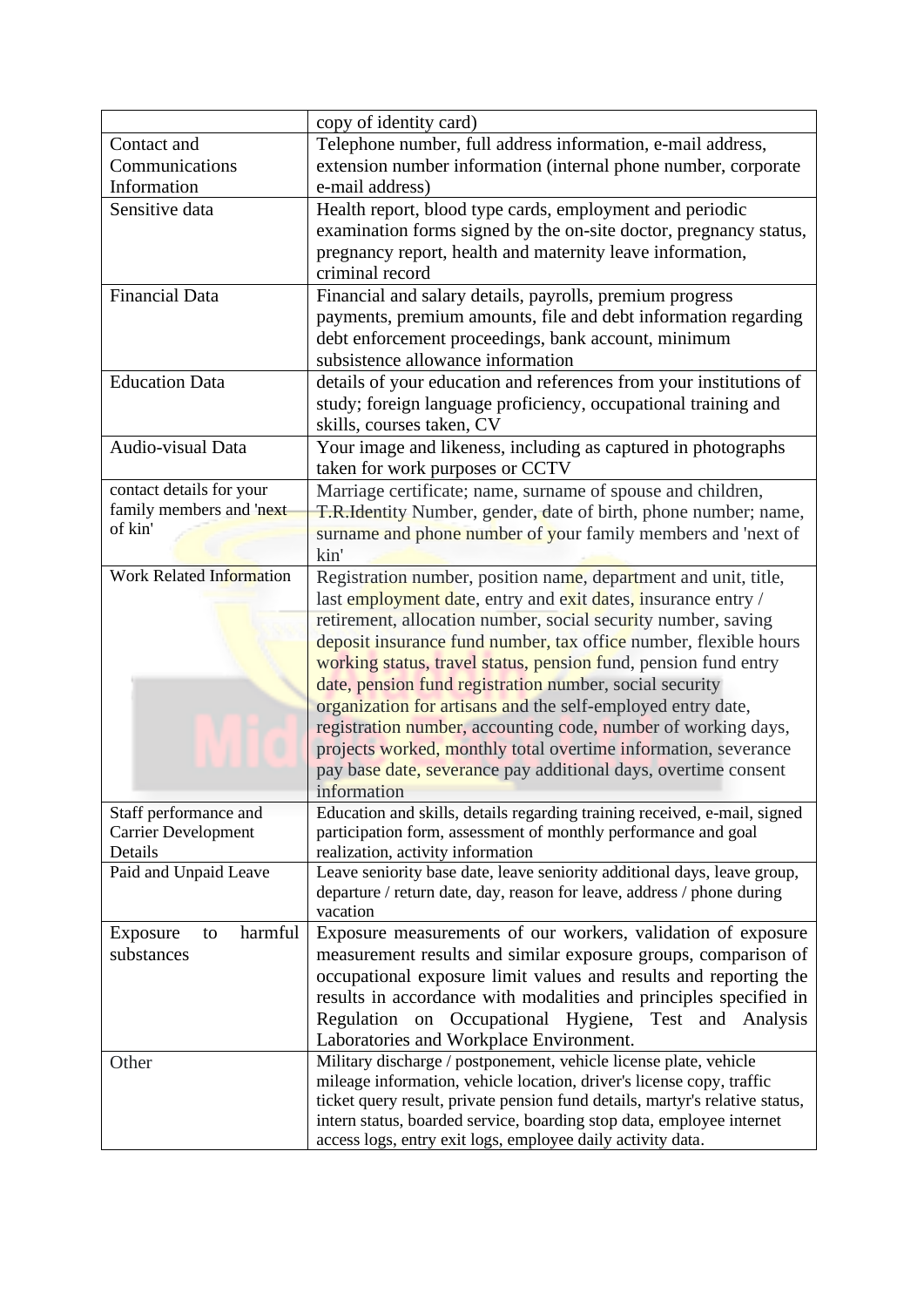#### **The bases for processing your personal data, how that data is used and whom it is shared with**

- 1. To meet our legal obligations as an employer (for example, relating to child protection, employment, health and safety, statutory reporting to competent authorities, once you are employed or engaged by us in any capacity, for the performance of the contract of employment (or other agreement) between you and us, we also process your personal data because it is necessary for our or a third party's legitimate interests. Our "legitimate interests" include our interests in running the Company in a professional, sustainable manner, in accordance with all relevant legal and regulatory requirements, administering job applications and, where relevant, offering you a role with us, carrying out due diligence checks on you, whether during the application process for a role with us or during your engagement with us, including by checking references in relation to your education and your employment history;
- 2. Pursuant to company's legal obligation and legitimate interest to provide workplace security, including by operating security cameras in various locations on the Company's premises and the production of photo ID cards;
- 3. Based on legitimate interest of the Company in pursuing business, through systems that control entry and exit times; through the tracking devices we install on the vehicles belonging to the Company, we may collect location data regarding the tracking of your use of vehicles and gasoline supplied to you in order to ensure workplace safety and to fulfill our legal obligations,
- 4. For security purposes, including by operating security cameras in various locations on the Company's premises and the production of photo ID cards,
- 5. We process special categories of personal data (such as data concerning health or criminal convictions) for the reasons set out below:

We will process this data on the basis that such processing is necessary to carry out obligations and exercise rights (both yours and ours) in relation to your employment. In particular, we process the following types of special category personal data for the following reasons: your physical or mental health or condition(s) (for example, where required to monitor and record sickness absences, dietary needs, or to make reasonable adjustments to your working conditions or environment – including as part of the comparison of occupational exposure to harmful substances with limit values and reporting the results);

- 6. Through legal documents and notifications that are notified to us to fulfill our legal obligations,
- 7. We collect your personal data through the cookies used on our website, as detailed in the Cookie Policy, in accordance with the legitimate interest of the Company to improve its platform and make it more effective when you visit our web site.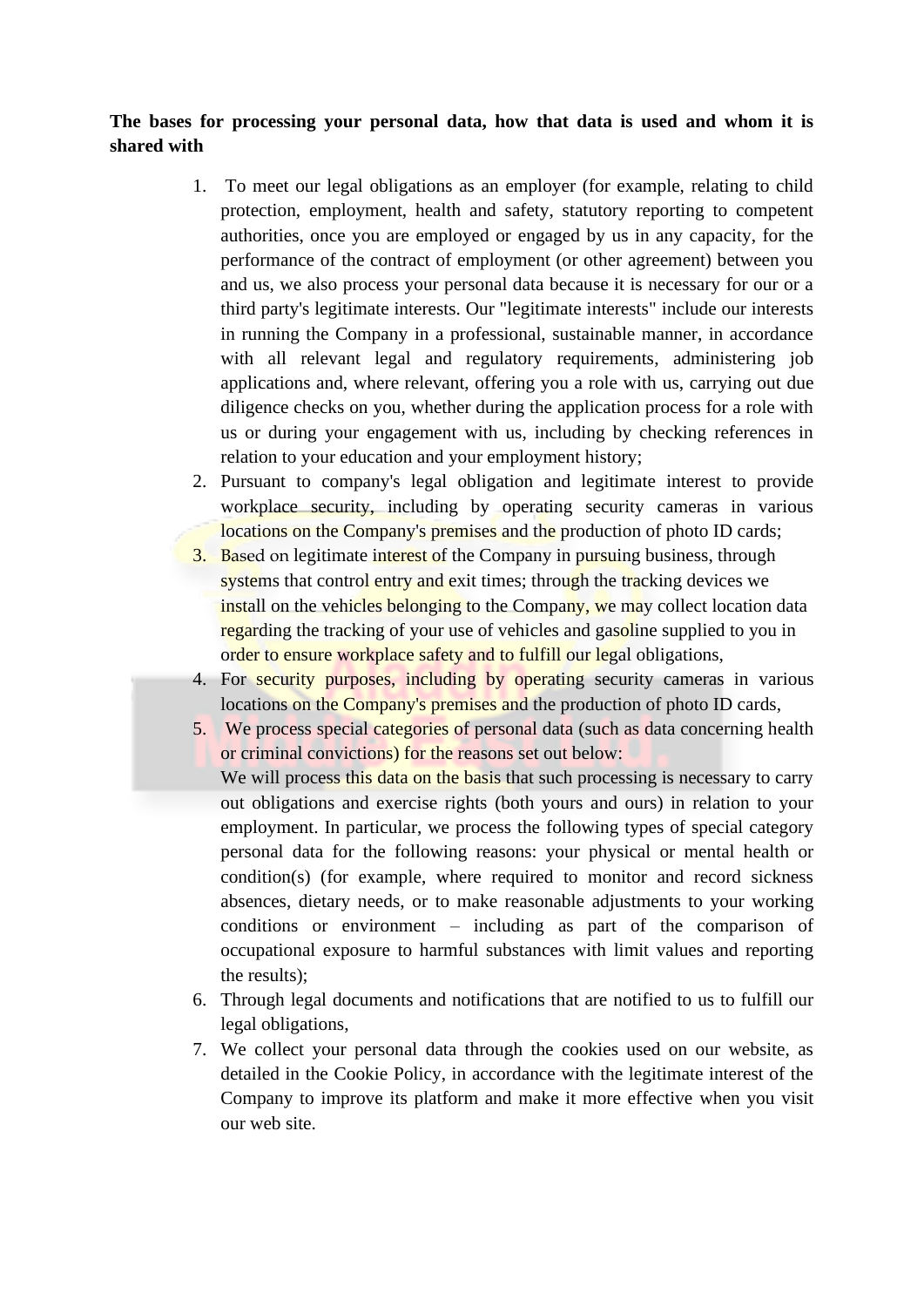#### **How we process your data?**

We process your data in a related and limited way for the purposes and legal reasons stated below:

- For the administration of the company, the execution of the business and the application of company policies,
- In order to fulfill our legal obligations to comply with the provisions of Labor Law, Occupational Health and Safety Law, Social Security Law and related legislation and other laws and legislative requirements,
- In order to maintain security in the Company premises,

• In order to honor our obligations related with contracts signed with our customers.

Your personal data will be kept for the maximum period specified in the relevant legislation or required for the purpose for which they are processed, and at the longest for the duration of statutory limitation period. Modalities of how we detain and delete personal data are explained in detail in our Data Retention and Management Policy.

#### **Sharing your information with others**

For the purposes referred to in this privacy notice and relying on the bases for processing as set out above, we will share your personal data with certain third parties. Depending on your employment status and role, we may disclose limited personal data to a variety of recipients including but not limited to: public authorities such as Personal Data Protection Authority, Ministry of Finance, the Ministry of Customs and Trade, Ministry of Labor and Social Security, Turkey Business Association (İş-Kur), Information Technologies and Communications Authority pursuant to legislation listed below:

- Labor Law,
- Occupational Health and Safety Law,
- Sosyal Security legislation,
- Law No 5651 on Regulation of Publications on the Internet and Suppression of Crimes Committed by means of Such Publication,
- Turkish Code of Commerce,
- Law No 6698 on Personal Data Protection.
- Law No 5115 on Identity Notification

#### Furthermore;

For the purposes of execution of your labor contract, we use following services from contractors:

• Third parties processing data on our behalf as part of administering payroll services, the provision of benefits including pensions, etc.). Your data are stored in the application's own data recording medium.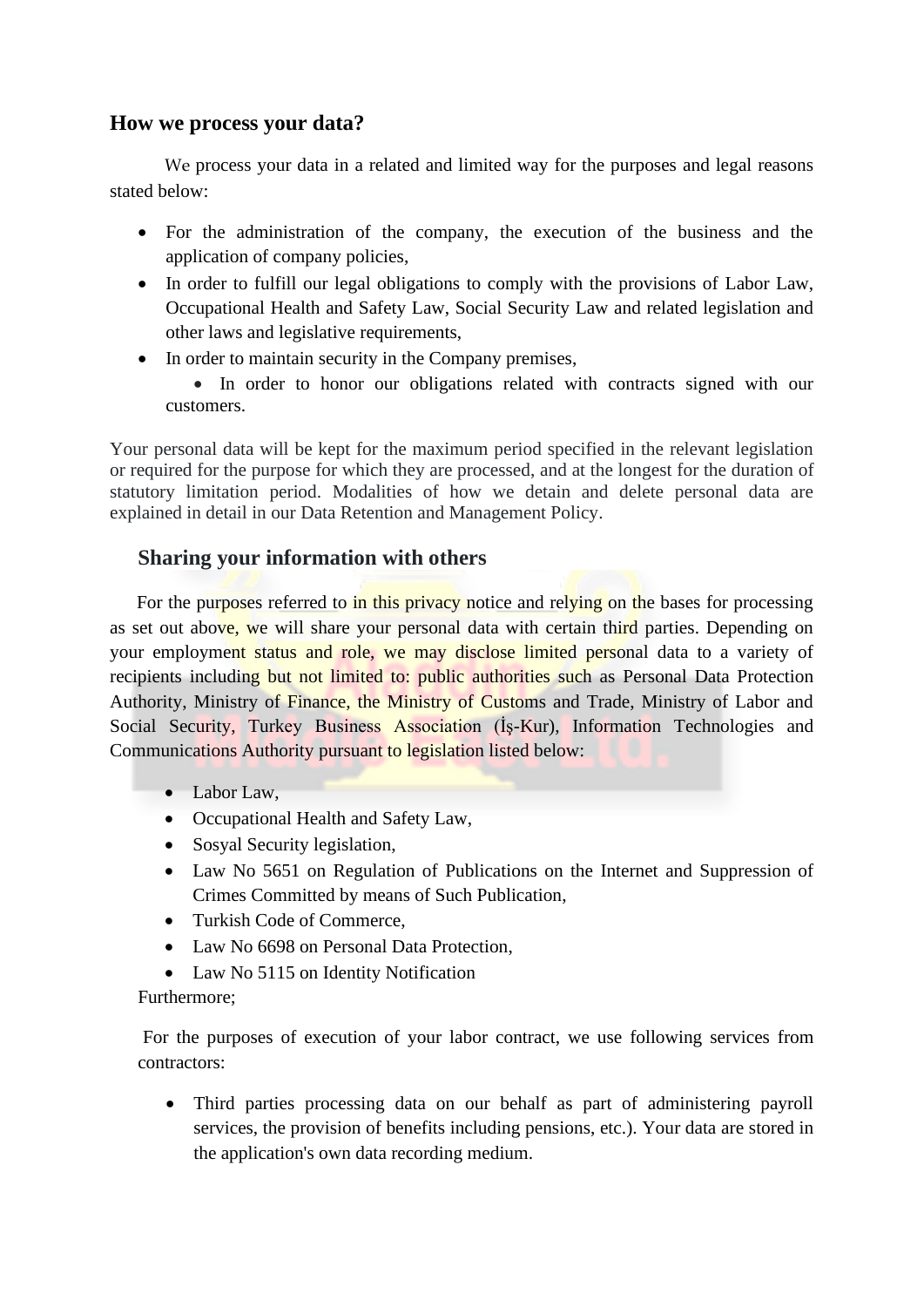In order to carry out our legal obligations within the scope of Labor Law, Occupational Health and Safety Law, Social Security Law and related legislation and other laws and regulations;

- With consultancy firms and private employment offices we work with in order to obtain consultancy on the determination and calculation of incentives that we can benefit within the scope of R&D legislation.
- With in-house doctors and health professionals in order to ensure that you receive treatment and necessary examinations are made.
- We may share payroll information to company auditors so that they can carry out audit activities.

In order to ensure security at Company premises;

• Law enforcement agencies and local authorities in order to inspect the entrances and exits for workplace safety

In order to comply with our legal obligations:

• In order for us to exercise our right of defense, we may share your data with our lawyers and relevant institutions within the framework of our obligation to fulfill warrants and subpoenas such as court orders or evidence requests, provided that it is in accordance with the law and criminal procedure. We may also share your data with our advisers where it is necessary for us to obtain their advice or assistance:

In order to manage the company, to carry out the business, to implement company policies;

- In order to ensure our internal operation with other entities in the Company's Group or business partners,
- Our service providers for reasons such as transportation, vehicle supply, business card printing, parking lot registration etc.
- In order to fulfill service contracts with our customers, we may transfer your data to third parties to whom we provide services.

We may transfer your personal data to third parties, if you give your consent, in order to ensure communication in overseas travel and training, make travel arrangements on your behalf, implement service contracts, in connection with organizing events and administration of your social and sporting activities and send bulk e-mails in a manner complaint with the provisions of law and resolutions of Data Protection authorities.

## **WHAT RIGHTS DO YOU HAVE CONCERNING YOUR PERSONAL DATA?**